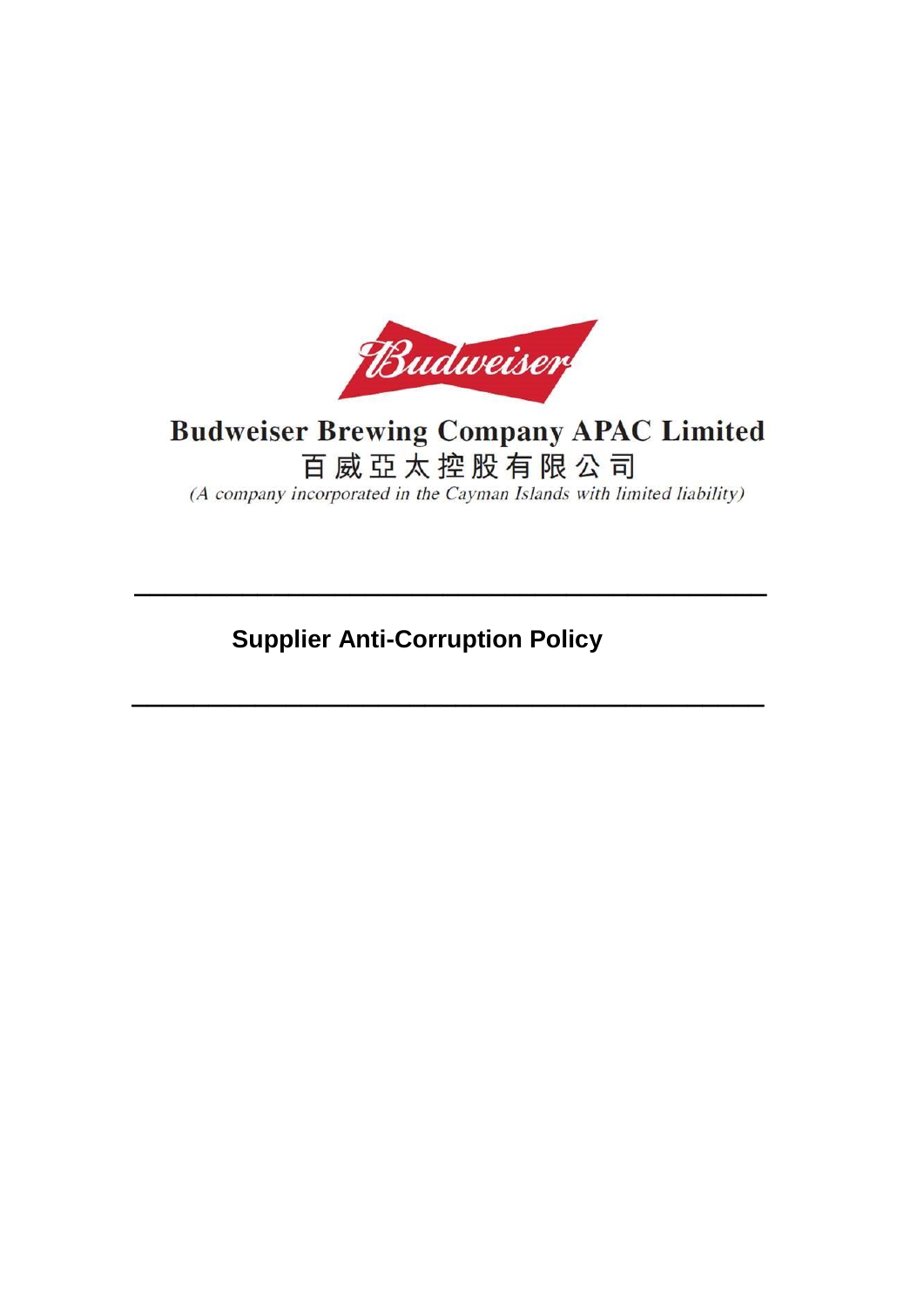### **Contents**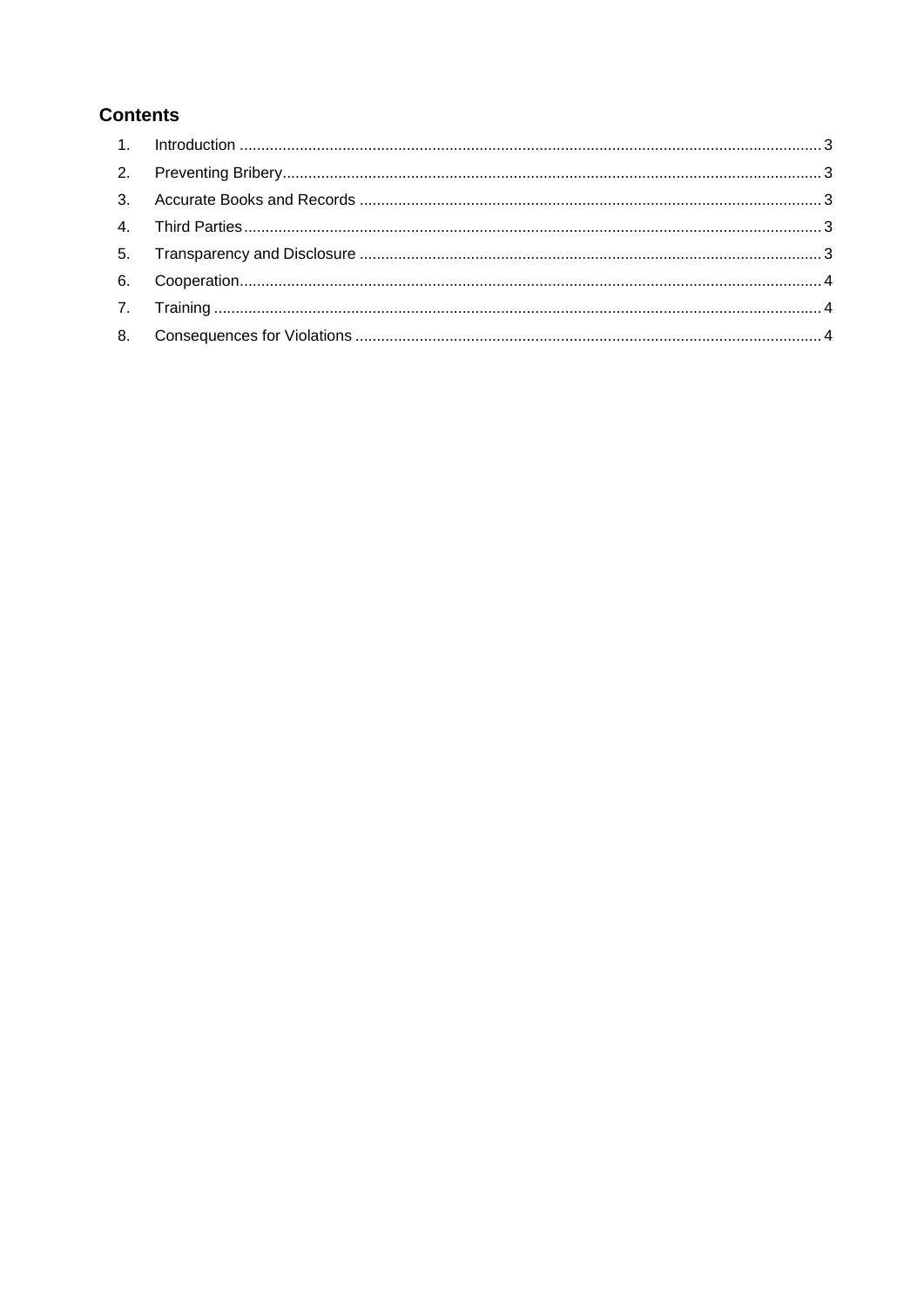#### <span id="page-2-0"></span>**1. Introduction**

- 1.1 Budweiser Brewing Company APAC Ltd. ("Budweiser APAC") has a zero-tolerance policy toward bribery and corrupt conduct in any form. Bribes, kickbacks, and other improper inducements involving public officials, customers, suppliers, or all other counterparties are strictly prohibited. This prohibition includes "facilitation" payments (*i.e.*, small payments made to a government official who performs routine, nondiscretionary official duties).
- 1.2 This Supplier Anti-Corruption Policy ("Policy") applies to all parties who supply goods or services to Budweiser APAC, including third party suppliers that any supplier might engage in connection with its supply for Budweiser APAC (collectively, "Suppliers").

#### <span id="page-2-1"></span>**2. Preventing Bribery**

- 2.1 In connection with goods or services provided to Budweiser APAC pursuant to any agreement, Suppliers must agree that none of their directors, officers, employees, affiliates, agents, and third parties they engage will offer, promise, authorize, give, solicit or accept bribes or kickbacks in any form.
- 2.2 Suppliers must, and must ensure that their directors, officers, employees and agents will:
- 2.2.1 Comply with all applicable anti-corruption laws;
- 2.2.2 Not directly or indirectly offer, promise, or authorize the payment of any money, advantage, orother thing of value to any persons (including any government officials, Budweiser APAC employees or representatives, or any other third parties) in order to secure an improper advantage;
- 2.2.3 Not solicit, accept, or agree to accept any money, advantage, or other thing of value from an Budweiser APAC employee, director, officer, or any third party in exchange for an improper advantage;
- 2.2.4 Not pay or provide anything of value to a third party where there is reason to suspect that all or part of the payment or thing of value may be provided to a person for an improper purpose; and
- 2.2.5 Not do anything to induce, assist, or permit someone else to violate these prohibitions.

#### <span id="page-2-2"></span>**3. Accurate Books and Records**

3.1 Suppliers must keep accurate and complete books and records, including supporting documentation, relating to their business relationship with Budweiser APAC. Suppliers must maintain accurate, detailed, and itemized invoices, with receipts and other adequate supporting documentation for any fees or disbursements paid on Budweiser APAC's behalf.

#### <span id="page-2-3"></span>**4. Third Parties**

4.1 Suppliers must conduct risk-based integrity due diligence on individuals or entities they engage who may interact with government officials in connection with their business relationship with Budweiser APAC. This diligence must be conducted prior to any engagement of any such third party and the records of such diligence must be maintained for at least five years after such engagement. A model due diligence questionnaire can be provided upon request. Suppliers must also require such third parties to comply with the principles contained in this Policy.

#### <span id="page-2-4"></span>**5. Transparency and Disclosure**

5.1 Subject to applicable laws, Suppliers **must** promptly disclose to Budweiser APAC the details of any allegations (including whistleblower reports), reports, or evidence of